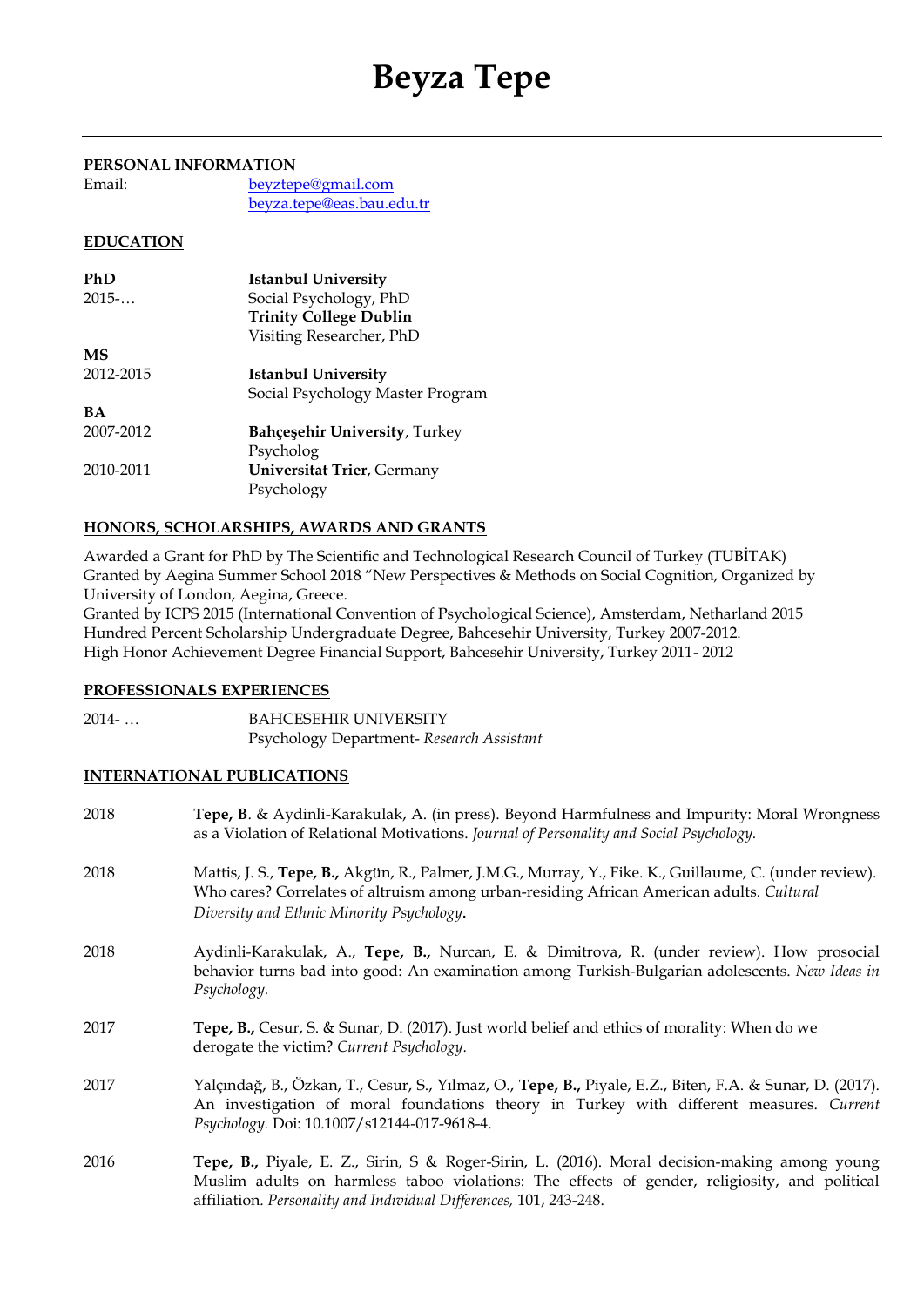#### **NATIONAL PUBLICATIONS**

- 2018 Cesur, S., **Tepe, B.,** Piyale, Z.E., Sunar, D. & Biten, F.A. (submitted). Lay Conceptions of Morality in Turkish Culture. *Turkish Journal of Psychology*
- 2017 Cesur, S., Bayad, A., Yılmaz, O. & **Tepe, B.** (2018). Bir değerler skalasının geliştirilmesi ve bu skalanın politik ve dini yönelimle ilişkisi. *E-Sosder.*

#### **BOOKS**

2017 Cesur, S., Erdoğan, Ç., **Tepe, B.,** Bayad, A. & Yılmaz, O. (Eds.). (2017). *Sosyal Psikolojide Değerler ve Ahlak: Kuramlar ve Ölçekler (Values and Morality in Social Psychology: Theories and Measures).* Ankara: Nobel Press

## **PAPER PRESENTATIONS**

- 2017-2018 **Tepe, B**. & Aydinli-Karakulak, A. (2018, June). *Beyond Harmfulness and Impurity: Moral Wrongness as a Violation of Relational Motivations.* Poster and oral presentation at Aegina Summer School 2018 "New Perspectives & Methods on Social Cognition, Aegina, Greece.
- 2017-2018 Sunar, D., Cesur, S., **Tepe, B. &** Piyale, Z.E. (2018, May). *Moral Emotions Show a Unique Pattern in Authority Ranking Relationships*. Poster presented at 30th APS Annual Convention, San Francisco, USA.
- 2017-2018 Sunar, D., Cesur, S., **Tepe, B.,** & Piyale, Z.E. (2018, April). *RelationalModels and Moral Emotions*. Paper presented at 7th CERE Conference (The Consortium of European Research on Emotion), Glasgow, Scotland
- 2016-2017 **Tepe, B.** (2017, November). *Ahlaki Yargılarda Kültürel Farklılıklar*. Paper presented at 2nd National Social Psychology Congress, North Cyprus, Magosa.
- 2016-2017 **Tepe, B**. & Aydinli-Karakulak, A. (2017, July). *Harmfulness/Impurity versus Violations of Relational Model Principles: What explains moral perception across Turkey & US?* Poster presented at 18th General Meeting of The European Association of Social Psychology (EASP), Granada, Spain.
- 2016-2017 Sunar, D., Cesur, S., **Tepe, B.,** Piyale, Z.E. & Biten, F.A. (2016, Nov.). *İhlal Edilen İlişki Modelleri Çerçevesinde Duyguların Ahlaki Yargı ile İlişkisi.* Paper presented at 1th National Social Psychology Congress, Ankara, Turkey.
- 2016-2017 **Tepe, B.,** Cesur, S. & Sunar, D. (2016, Sep.). *Adil Dünya Inanci, Sezgisel Ahlak Ve Ahlaki Duygular: Mağdur Ve Suçlu Bağlaminda Adaletsizlik.* Paper presented at 19th National Psychology Congress, İzmir, Turkey
- 2016-2017 Sunar, D., Cesur, S., Biten, F.A., Piyale, Z.E., & **Tepe, B.** (2016, Sep.). *İhlal Edilen İlişki Modeli'nin Ahlaki Yargilara ve Öfke Duygusuna Etkisi.* Poster presented at 19th National Psychology Congress, İzmir, Turkey
- 2016-2017 **Tepe, B**., Cesur, S. & Sunar, D. (2016). *Just World Belief and Moral Emotions: Do we really derogate the victim?* Paper presented at 16<sup>th</sup> Social Justice Conference, Centerbury, England.
- 2015-2016 **Tepe, B.,** Piyale, E. Z. & Sirin, S. (2015, July). *Influences of gender, political and religious orientation on intuition based moral decision making process.* Paper presented at 14<sup>th</sup> ECP 2016 (Eurpean Congress of Psychology), Milan, Italy.
- 2015-2016 **Tepe, B.,** Piyale, E. Z. & Sirin, S. (2015, March). *Do we decide or our intuitions decide for ourselves?*  Poster presented at ICPS 2015 (International Convention of Psychological Science), Amsterdam, Netharland.